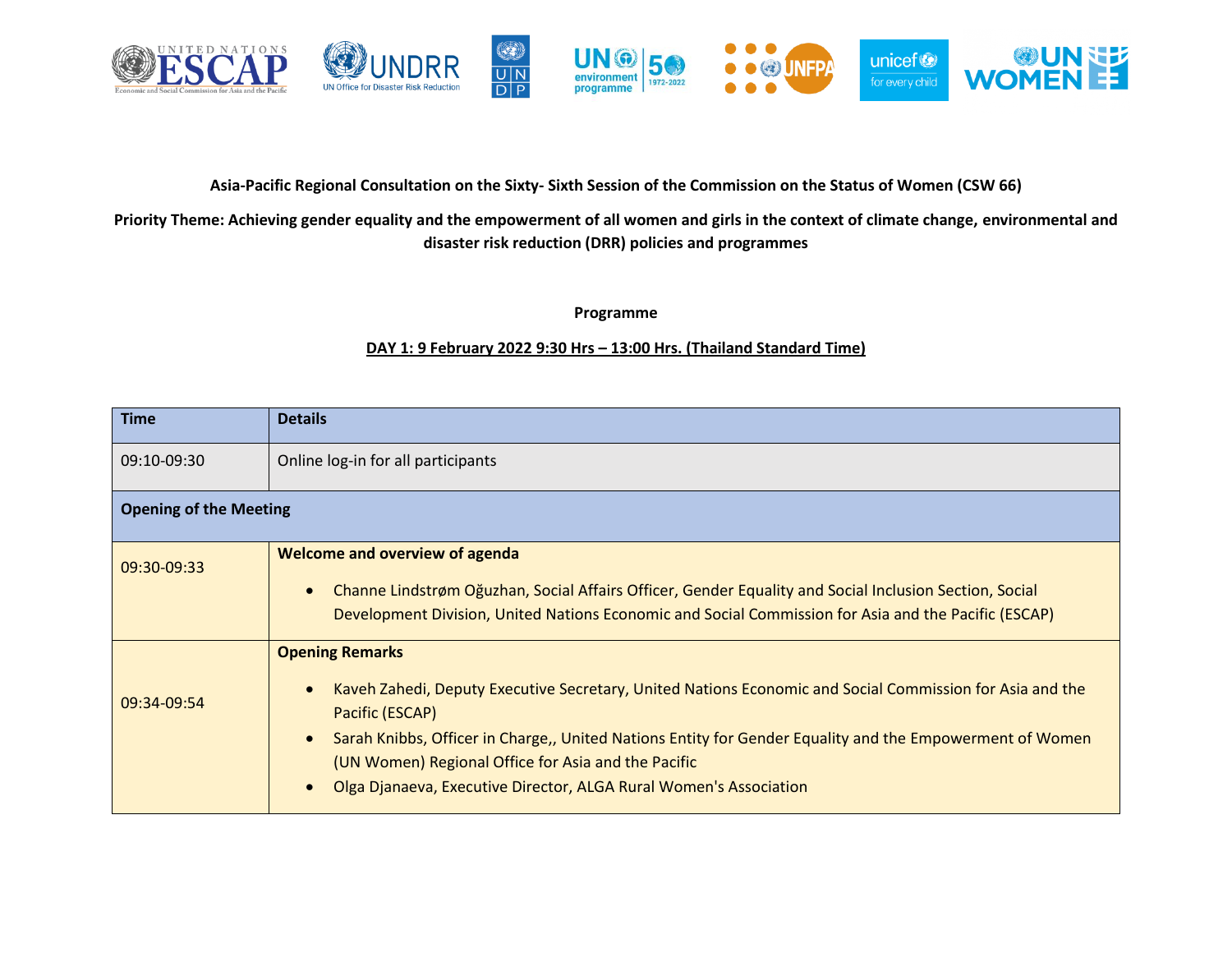



 $\begin{array}{c}\n\circled{}\\
\hline\nU \wedge \\
\hline\nD \wedge\n\end{array}$ 





| 09.55-11:21 Session One: Understanding the gendered impacts of climate change, environment degradation and disasters                     |                                                                                                                                                                                                                                                                                                                    |  |
|------------------------------------------------------------------------------------------------------------------------------------------|--------------------------------------------------------------------------------------------------------------------------------------------------------------------------------------------------------------------------------------------------------------------------------------------------------------------|--|
|                                                                                                                                          | <b>Panel Discussion</b><br>$\bullet$                                                                                                                                                                                                                                                                               |  |
|                                                                                                                                          | <b>Moderator:</b><br>Cai Cai, Chief of Gender Equality and Social Inclusion Section, United Nations Economic and Social Commission<br>$\bullet$<br>for Asia and the Pacific (ESCAP)                                                                                                                                |  |
| 09:55-10:35                                                                                                                              | <b>Overview presenter:</b>                                                                                                                                                                                                                                                                                         |  |
|                                                                                                                                          | Sonia Akter, Assistant Professor, Lee Kuan Yew School of Public Policy, National University of Singapore                                                                                                                                                                                                           |  |
|                                                                                                                                          | <b>Panelists:</b>                                                                                                                                                                                                                                                                                                  |  |
|                                                                                                                                          | Todgerel Sodbaatar, Head of the Social Statistics Division, Social Statistics Department, National Statistics Office<br>$\bullet$<br>of Mongolia                                                                                                                                                                   |  |
|                                                                                                                                          | Subhalakshmi Nandi, Senior Programme Officer, Global Policy Advocacy and Gender Equality, Bill and Melinda<br><b>Gates Foundation</b>                                                                                                                                                                              |  |
|                                                                                                                                          | Noelene Nabulivou, Executive Director, Diverse Voices and Action for Equality                                                                                                                                                                                                                                      |  |
|                                                                                                                                          | <b>Moderated Plenary Discussions</b><br>$\bullet$                                                                                                                                                                                                                                                                  |  |
| 10:36-11:21                                                                                                                              | Government representatives are invited to share their experiences. Representatives are requested to limit their<br>interventions to no more than 2 minutes. This will be followed by perspectives from other stakeholders who will<br>also be invited to share experiences and to do so in no more than 2 minutes. |  |
| 11:22-11:34                                                                                                                              | <b>BREAK</b>                                                                                                                                                                                                                                                                                                       |  |
| 11:35-13:00 Session Two: Regional and national gender-transformative policies on climate change, environment and disaster risk reduction |                                                                                                                                                                                                                                                                                                                    |  |
| 11:35-12:15                                                                                                                              | <b>Panel Discussion</b>                                                                                                                                                                                                                                                                                            |  |
|                                                                                                                                          | <b>Moderator:</b>                                                                                                                                                                                                                                                                                                  |  |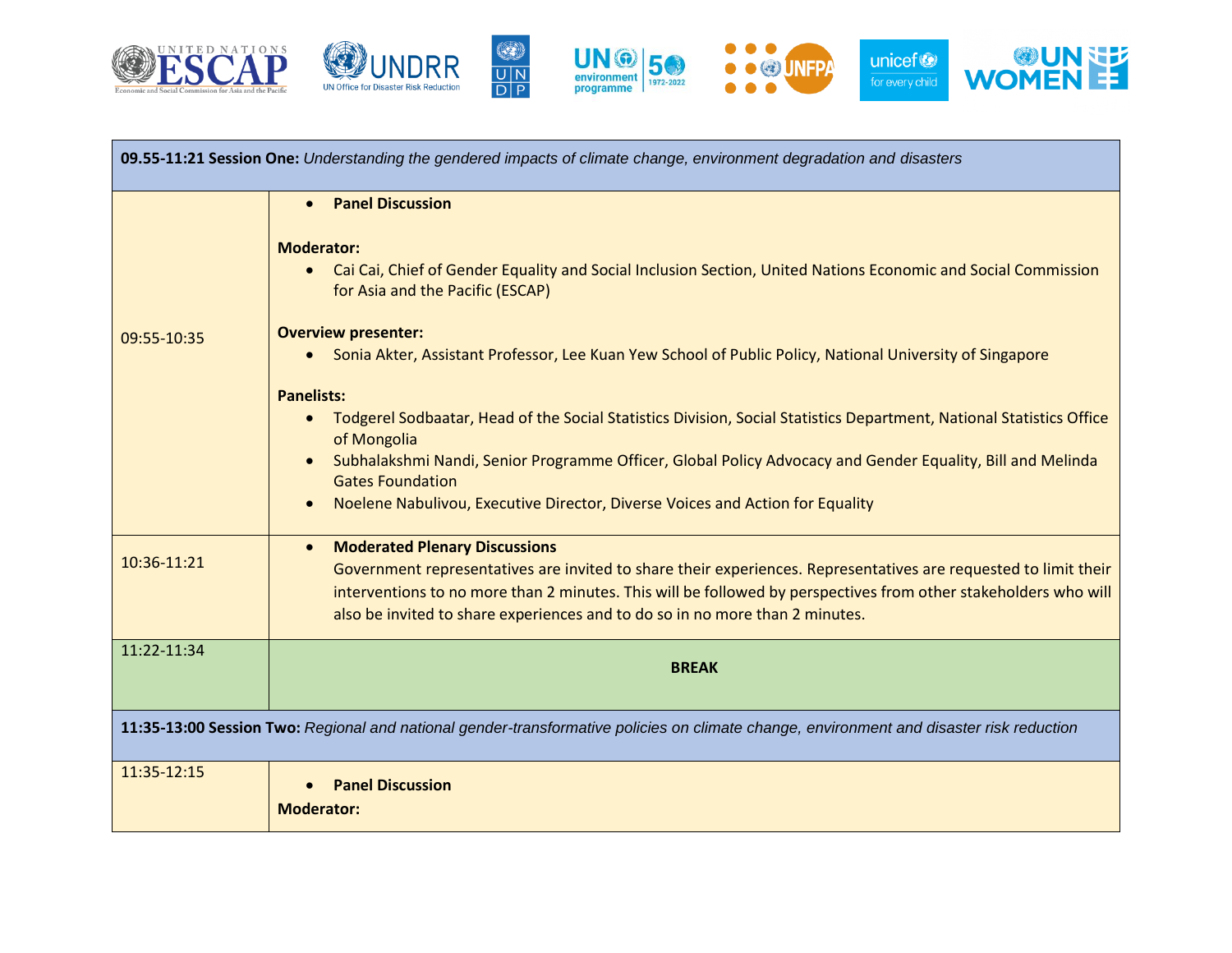









|               | Szilvia Lehel, Gender and Climate Finance Specialist, Bangkok Regional Hub, United Nations Development<br>$\bullet$<br>Programme (UNDP)      |
|---------------|----------------------------------------------------------------------------------------------------------------------------------------------|
|               | <b>Overview presenter:</b>                                                                                                                   |
|               | Sabra Nordeen, the Maldives Special Envoy on Climate Change, President's Office, Government of the Maldives<br>$\bullet$                     |
|               | <b>Panelists:</b>                                                                                                                            |
|               | Farah Kabir, Country Director, Action Aid Bangladesh<br>$\bullet$                                                                            |
|               | Le Quang Tuan, Deputy Director of Science Technology and International Cooperation, Viet Nam Disaster<br><b>Management Authority (VNDMA)</b> |
|               | Zonibel Woods, Senior Social Development Specialist (Gender and Development), Asian Development Bank<br>$\bullet$                            |
|               | (ADB)                                                                                                                                        |
|               | <b>Moderated Plenary Discussions</b><br>$\bullet$                                                                                            |
|               | <b>Moderator:</b>                                                                                                                            |
| $12:16-13:00$ | Maria Holtsberg, Regional Advisor, Humanitarian Action and Disaster Risk Reduction, United Nations Entity for<br>$\bullet$                   |
|               | Gender Equality and the Empowerment of Women (UN Women) Regional Office Asia and the Pacific                                                 |
|               | Government representatives are invited to share their experiences. This will be followed by perspectives from                                |
|               | other stakeholders. All speakers are invited to share good practices and recommendations and are requested to                                |
|               | limit their interventions to no more than 2 minutes.                                                                                         |
| 13:00         | End of Day 1                                                                                                                                 |
|               |                                                                                                                                              |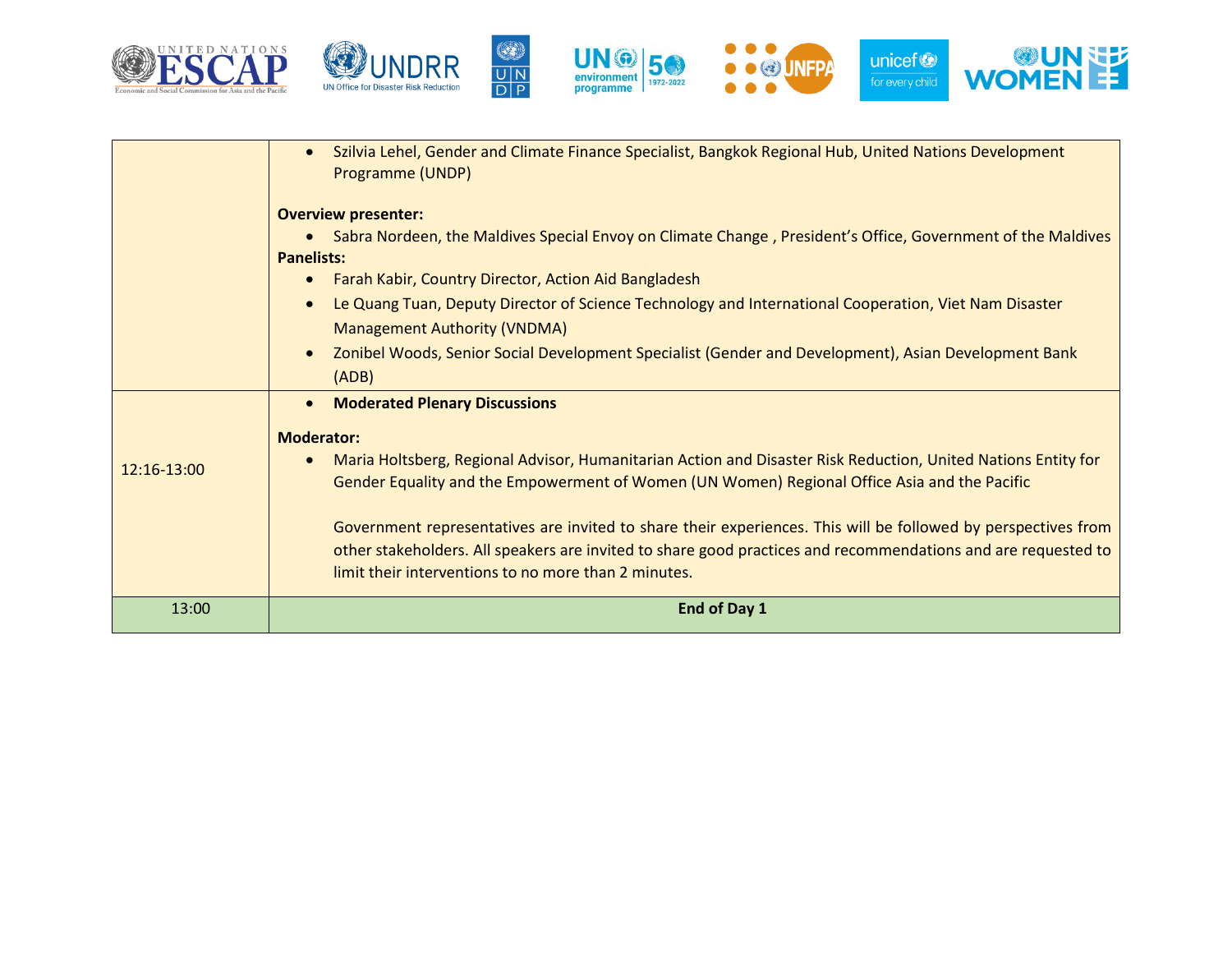

## **Day 2: 10 February 2022 9:30 – 12:30 Hrs. (Thailand Standard Time)**

| <b>Time</b>                                                                                                      | <b>Details</b>                                                                                                                                                                                                                                                                                                                                                                                                                                                                                                                                                                                                                                                                       |  |  |  |
|------------------------------------------------------------------------------------------------------------------|--------------------------------------------------------------------------------------------------------------------------------------------------------------------------------------------------------------------------------------------------------------------------------------------------------------------------------------------------------------------------------------------------------------------------------------------------------------------------------------------------------------------------------------------------------------------------------------------------------------------------------------------------------------------------------------|--|--|--|
| 09:10-09:30                                                                                                      | Online log-in for all participants                                                                                                                                                                                                                                                                                                                                                                                                                                                                                                                                                                                                                                                   |  |  |  |
| 09:31-10:55 Session Three: Women as actors of climate change, environment management and disaster risk reduction |                                                                                                                                                                                                                                                                                                                                                                                                                                                                                                                                                                                                                                                                                      |  |  |  |
| 09:30-10:10                                                                                                      | <b>Panel Discussion</b><br>$\bullet$<br><b>Moderator:</b><br>Mozaharul Alam, Regional Coordinator, Climate Change Programme, United Nations Environment Programme<br>(UNEP)<br><b>Overview presenter:</b><br>• Chandni Joshi, Chair, Women-Friendly Disaster Management, Nepal<br><b>Panelists:</b><br>Esline Garaebiti, Director General, Ministry of Climate Change Adaptation, Meteorology, Geo-Hazards,<br>$\bullet$<br>Environment, Energy and Disaster Management, Vanuatu<br>Nguyen Van Anh, Director, CHIASE Vietnam<br>$\bullet$<br>Miguel Musngi, Senior Officer, Poverty Eradication and Gender Division (PEGD), Association of Southeast Asian<br><b>Nations (ASEAN)</b> |  |  |  |
| 10:11-10:55                                                                                                      | • Moderated Plenary Discussions<br><b>Moderator:</b><br>Branwen Millar, Gender Advisor, United Nations Office for Disaster Risk Reduction (UNDRR)<br>Government representatives are invited to share their experiences. This will be followed by perspectives from<br>other stakeholders. All speakers are invited to share good practices and recommendations and are requested to<br>limit their interventions to no more than 2 minutes.                                                                                                                                                                                                                                          |  |  |  |